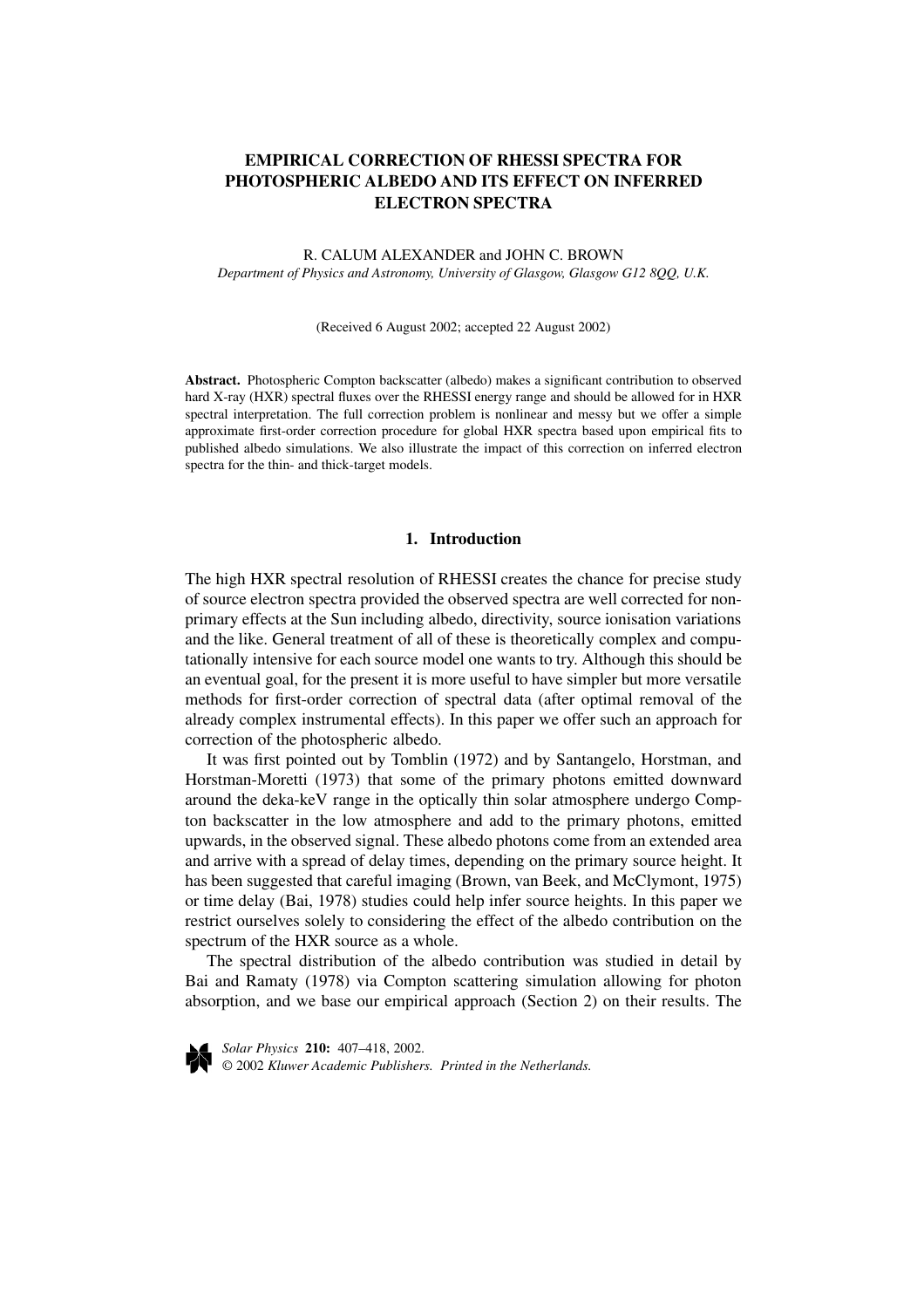main need for empirical simplification is the fact that albedo correction is not just a spectral correction factor (like a 'coloured' mirror) but strictly speaking is itself a convolution. That is, the fractional albedo addition  $A(\epsilon)$  at photon energy  $\epsilon$  to the primary photon spectrum  $I_0(\epsilon)$  itself depends on the functional form of  $I_0(\epsilon)$ , since Compton scattering shifts photons in energy. Thus recovery of  $I_0(\epsilon)$  from the total observed spectrum  $I(\epsilon)$  involves inversion of a nonlinear convolution of  $I_0(\epsilon)$ with the scattering and absorption processes.

# **2. Empirical Albedo Correction to Spectra**

Suppose the total primary HXR source emission rate is  $I_0(\epsilon)$  (photons cm<sup>-2</sup> s<sup>-1</sup>) per unit  $\epsilon$ ) as seen at the Earth. The actual total rate  $I(\epsilon)$  as seen from the Sun can be written as

$$
I_{\text{tot}}(\epsilon) = I_0(\epsilon)(1 + A_{I_0}(\epsilon)),\tag{1}
$$

where  $A_{I_0}(\epsilon)$  is the fractional albedo contribution at energy  $\epsilon$ . This depends, as mentioned, on  $I_0(\epsilon)$  itself as well as on  $\epsilon$  explicitly. In fact  $A_{I_0}$  also depends somewhat on the source geometry; specifically on the source height above the photosphere and the heliocentric-angle of the source, since Compton backscatter is angle and energy dependent. Since variation across the disk is not large and is more of a scale factor than a spectral distortion, here we ignore it and use angleaveraged results from Bai and Ramaty (1978), though our approach could readily by extended to apply to each flare heliocentric angle separately by fitting of our empirical form to the appropriate Bai and Ramaty results for that angle.

Bai and Ramaty computed  $A_{I_0}(\epsilon)$  for the specific forward problem of a simple power-law  $I_0(\epsilon) \sim \epsilon^{-\gamma}$  and for these cases we can write

$$
A_{I_0}(\epsilon) = A_{\gamma}(\epsilon). \tag{2}
$$

What we would like is a simplified procedure to estimate  $I_0(\epsilon)$  from  $I(\epsilon)$  allowing for the influence of  $A(\epsilon)$  and we propose the following:

(1) Since A, while significant, is never large or rapidly varying, obtain a first approximation to  $I_0(\epsilon)$  as a power law  $\sim \epsilon^{-\gamma}$  by best fitting the total data  $I(\epsilon)$  to a power-law index  $\gamma$ . (Essentially taking  $A = constant$  to zeroth order).

(2) Use the best fit  $\gamma$  from step (1) with the Bai and Ramaty results on  $A_{\gamma}(\epsilon)$ for a power law  $I_0(\epsilon)$  to obtain a first-order estimate of  $A_{I_0}(\epsilon)$  using Equation (2).

(3) Adopt this  $A_{\gamma}(\epsilon)$  in Equation (1) to derive a first-order albedo-corrected  $I_0(\epsilon) = I_{\text{tot}}(\epsilon)/(1 + A_\nu(\epsilon)).$ 

To make this easy to do in practice we have explored convenient parameterized forms of  $A_{\nu}(\epsilon)$  and best fit the ( $\gamma$  dependent) parameters to the Bai and Ramaty results for each of the four different *γ* values which they simulated. We found a convenient form was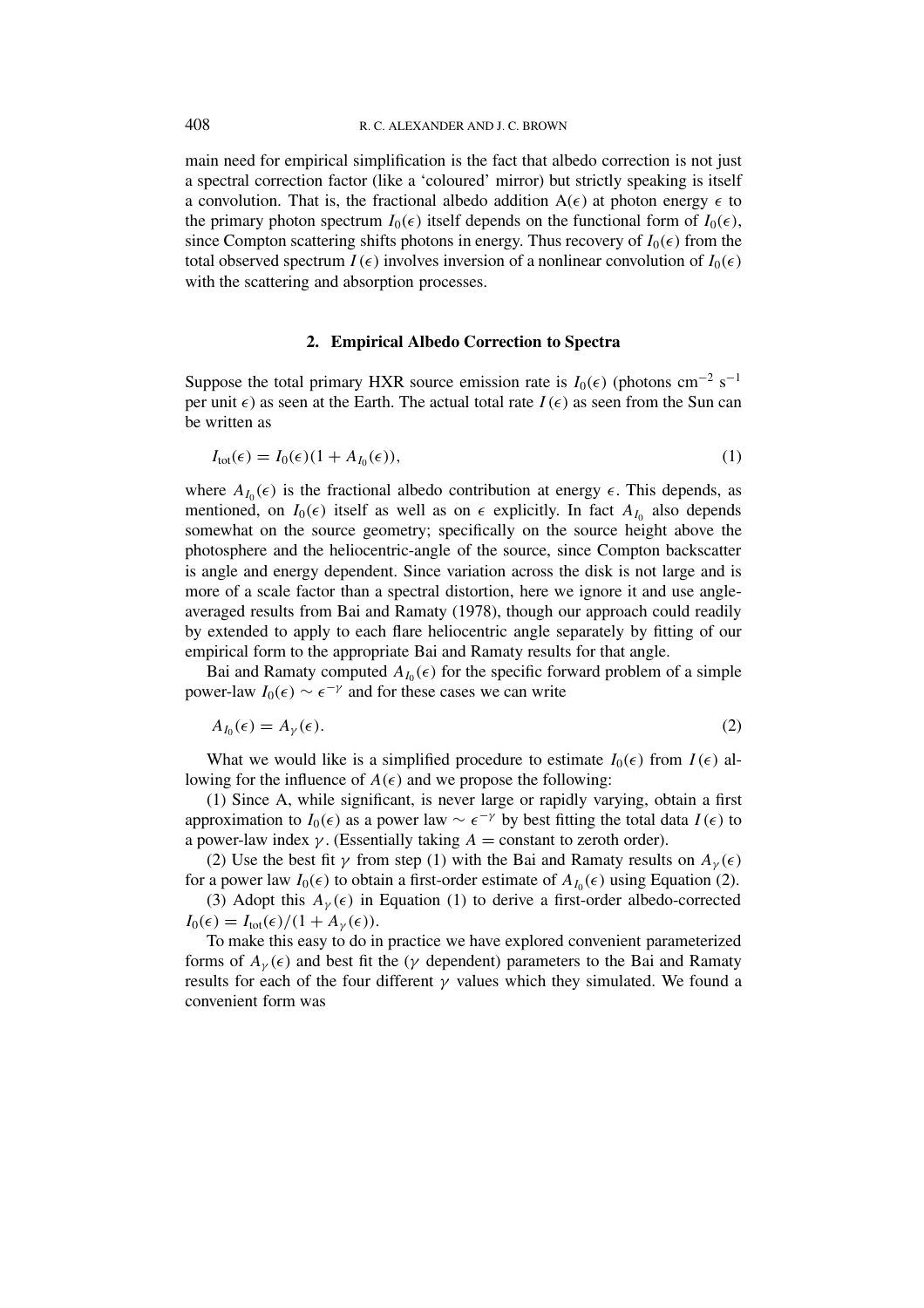Best-fit parameters to the Bai and Ramaty data.

| ν              | A <sub>0</sub> | a    | h    |
|----------------|----------------|------|------|
| $\mathfrak{D}$ | 0.0077         | 1.53 | 0.31 |
| 3              | 0.0088         | 1.46 | 0.34 |
| 4              | 0.0098         | 1.41 | 0.37 |
| 5              | 0.0111         | 1.34 | 0.38 |
|                |                |      |      |

$$
A_{\gamma}(\epsilon) = A_0(\gamma) \left(\frac{\epsilon}{10}\right)^{a(\gamma)} e^{-b(\gamma)(\epsilon/10)},\tag{3}
$$

where  $\epsilon$  is in keV and the best fit values for of  $A_0$ , *a*, and *b* are given in Table I. In Figures 1(a–d) we show the Bai and Ramaty  $A_{\gamma}(\epsilon)$  results with our best fit superimposed.

Figures 1(a–d) show the plots of the best-fit parameters given in Table I for  $A_0(\gamma)$ ,  $a(\gamma)$ , and  $b(\gamma)$  substituted into (3) (full line) compared with the Bai and Ramaty data (symbols) for the four values of *γ* studied.

Bai and Ramaty only computed four cases of *γ* . To extend these fits empirically to general *γ* we show in Figures 2(a–c) plots of  $A_0(\gamma)$ ,  $a(\gamma)$ , and  $b(\gamma)$  versus *γ* with linear fits through these four points.

Figures 2(a–c) show the plots of the best-fit parameters given in Table I for  $A_0(\gamma)$ ,  $a(\gamma)$ , and  $b(\gamma)$ . A linear fit straight line through the data points is shown for each parameter.

# **3. Effect of Albedo Correction on Inferred Electron Spectra**

#### 3.1. FORMULATION

Given  $I_0(\epsilon)$ , one can derive the source mean electron spectrum  $\bar{F}(E)$  ('thin-target') and the collisional thick-target electron injection spectrum  $\mathcal{F}_0(E_0)$  by inversion of the bremstrahlung spectral integral. This was shown analytically by Brown (1971) for the Bethe–Heitler cross section and by Brown and Emslie (1988) for the Kramer's cross-section. Here we use the Kramer's analytic case to demonstrate how large the effect of  $A(\epsilon)$  can be on inference of source electron spectra. Specifically we: (a) consider cases where the primary electron spectra are in fact power law  $(E^{-\delta}$  or  $E_0^{-\delta}$ ), resulting in power law *I*<sub>0</sub>( $\epsilon$ ) in both cases (with  $\gamma = \delta + 1$ ,  $\delta - 1$ , respectively), (b) generate the total  $I_{tot}(\epsilon) = I_0(\epsilon)(1 + A(\epsilon))$  that would be observed using Equation (3), (c) use the analytic inversion formulae to find out what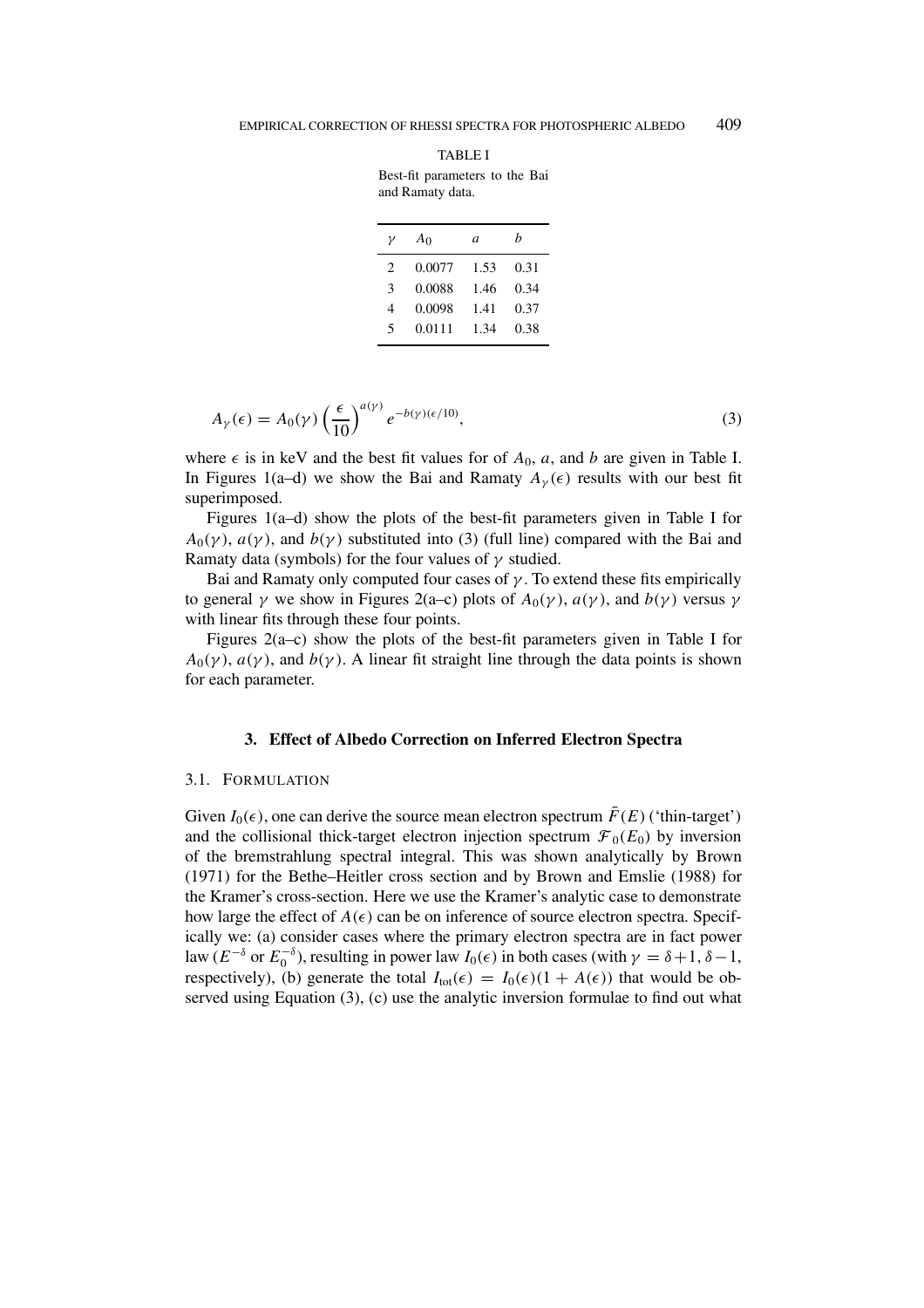

*Figure 1.* Plots of best-fit parameters (*solid line*), along with the Bai and Ramaty data for the 10– 100 keV photon energy range.

 $\bar{F}(E)$ ,  $\mathcal{F}_0(E_0)$  would be derived from that  $I_{tot}(\epsilon)$  if albedo were ignored, i.e., if it were assumed that  $I_0 = I_{\text{tot}}$ .

The *normalized* Kramer's approximation to the bremstrahlung cross-section is

$$
Q(\epsilon, E) = \frac{Q_0}{\epsilon E} q(\epsilon, E),
$$

where  $q = 1$  and  $Q_0$  is a constant.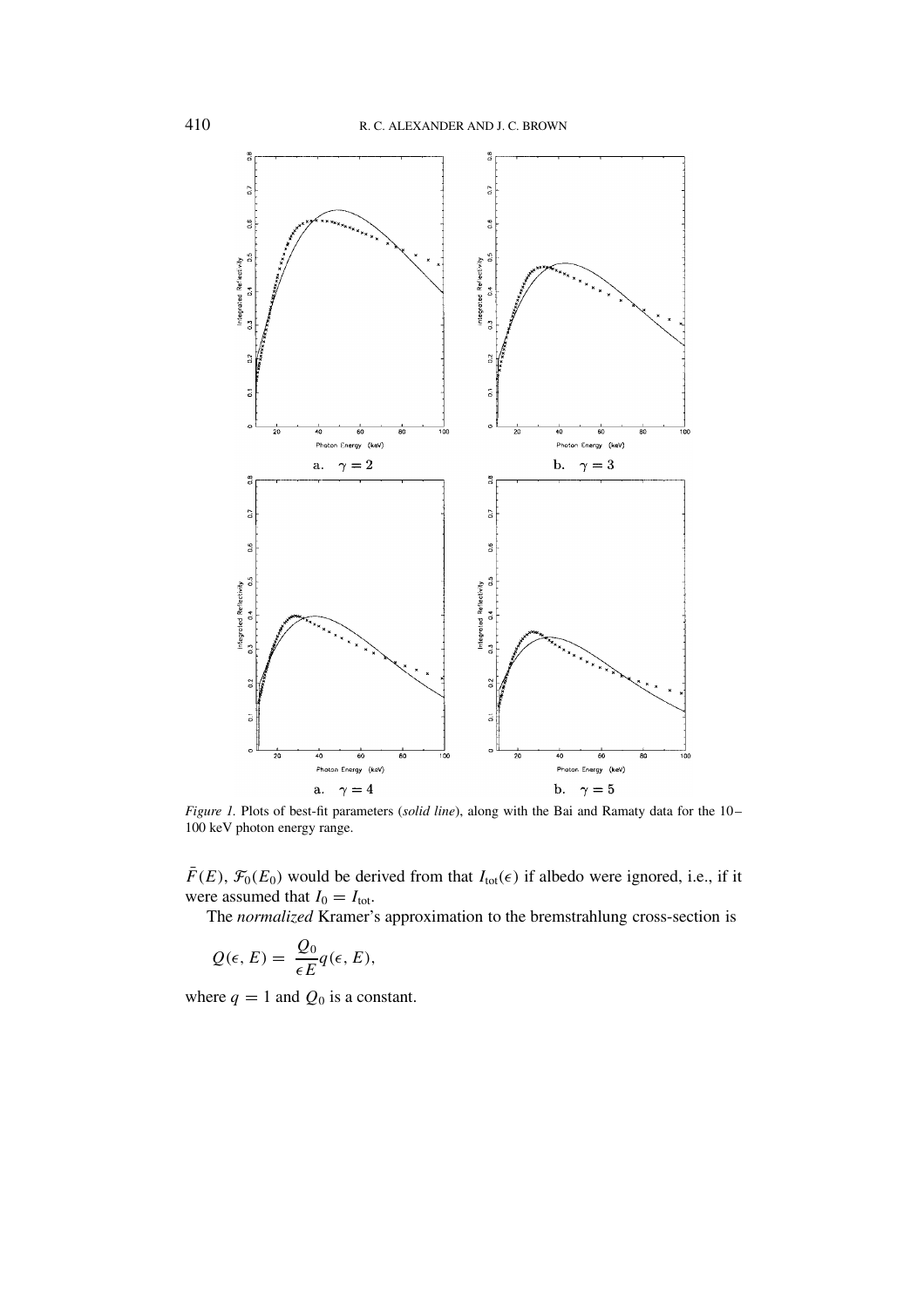

*Figure 2.* Plots of linear fits through the best-fit parameters  $A_0(\gamma)$ ,  $a(\gamma)$ , and  $b(\gamma)$ .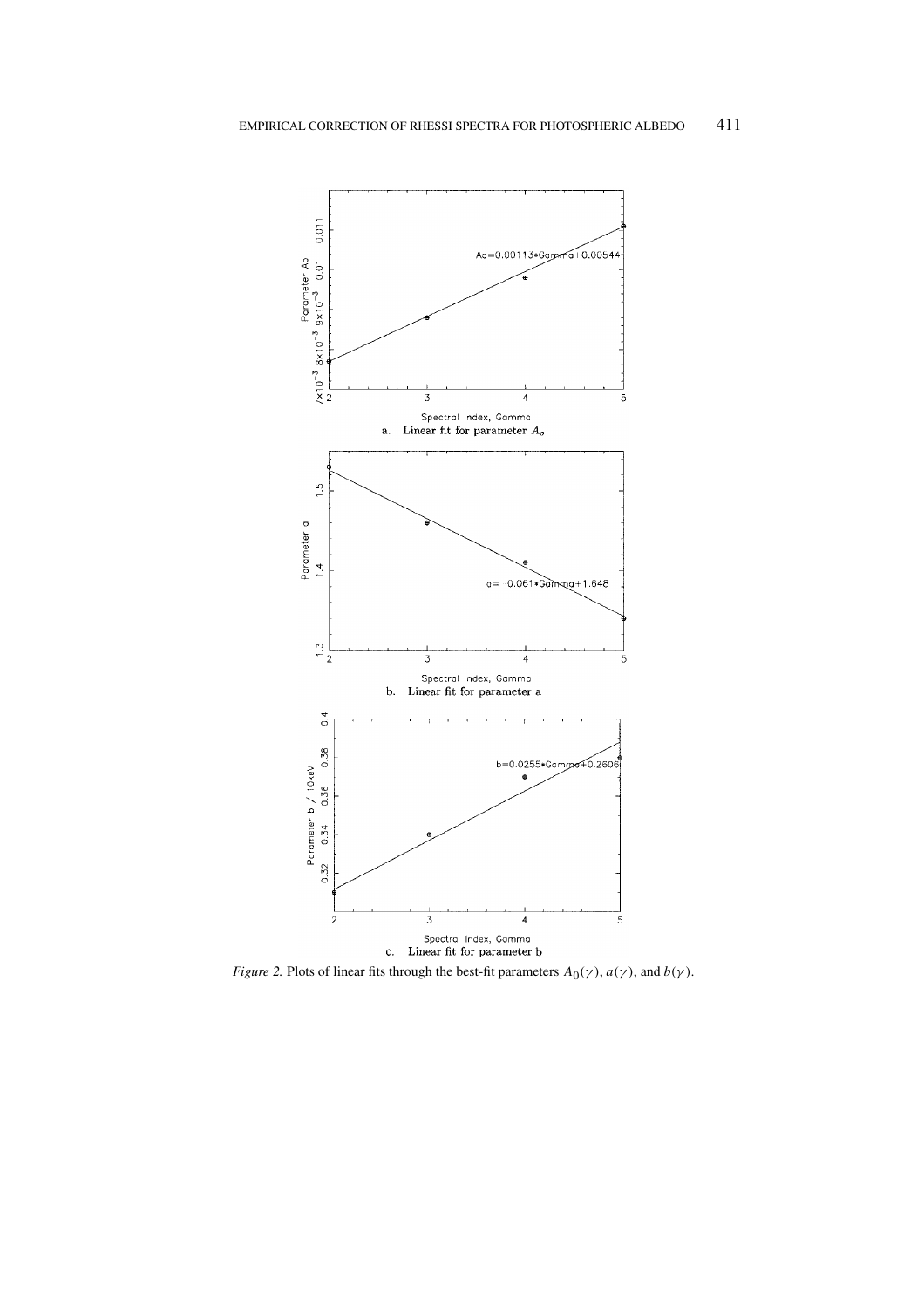#### 3.2. THIN TARGET

For this case the solution for the mean (thin-target) electron spectrum  $\bar{F}(E)$  in a source of mean density  $\bar{n}_p$ , volume *V* is (Brown and Emslie, 1988)

$$
\bar{F}(E) = \frac{1}{\overline{n}_p V Q_0} E \left[ -\frac{d}{d\epsilon} (\epsilon I(\epsilon) \right]_{\epsilon = E} . \tag{4}
$$

In the case of a power law

$$
I_0(\epsilon) = C\epsilon^{-\gamma},\tag{5}
$$

this yields

$$
\bar{F}(E) \equiv \bar{F}_0(E) = \frac{(\gamma - 1)C}{\bar{n}_p V Q_0} E^{-\gamma + 1}.
$$
\n(6)

However, in reality we observe  $I_{\text{tot}} = I_0(1 + A(\epsilon))$  rather than  $I_0$  and if we ignore the albedo correction by misidentifying  $I_{\text{tot}}$  (Equations (3) and (5)) with  $I_0$ then by  $(4)$  – we would infer

$$
\bar{F}(E) = \frac{(\gamma - 1)C}{\bar{n}_p V Q_0} E^{-\gamma + 1} \left[ 1 - A_0 E^a e^{-bE} \frac{(1 + a - (\gamma + bE))}{\gamma - 1} \right],\tag{7}
$$

which is shown in Figure  $3(a-d)$ , or a mean electron spectrum wrong by a fractional error

$$
f_{\text{thin}}(\gamma) = \frac{\Delta \bar{F}(E)}{\bar{F}_0(E)} = \frac{\bar{F}(E) - \bar{F}_0(E)}{\bar{F}_0(E)} = \frac{A_0 E^a e^{-bE} \left[ (\gamma + bE) - (a+1) \right]}{\gamma - 1}, \quad (8)
$$

which is shown in Figure 4.

# 3.3. THICK TARGET

Here the relevant electron spectrum is the total electron injection rate  $\mathcal{F}_0(E_0)$  electrons per s per unit  $E_0$  and is given from the photon spectrum by Brown and Emslie (1988) (with  $K = 2\pi e^4 \Lambda$ ):

$$
\mathcal{F}_0(E_0) = \frac{K}{Q_0} \left[ \frac{\mathrm{d}^2}{\mathrm{d}\epsilon^2} (\epsilon I_0(\epsilon)) \right]_{\epsilon = E_0} . \tag{9}
$$

For a primary power-law  $I_0(\epsilon)$ , (5), this leads to

$$
\mathcal{F}_0(E_0) = \frac{K}{Q_0} C(\gamma - 1) E_0^{-\gamma - 1},\tag{10}
$$

while if the albedo correction is added to  $I_0$  and  $I_{\text{tot}}$  is misinterpreted as  $I_0$  then one obtains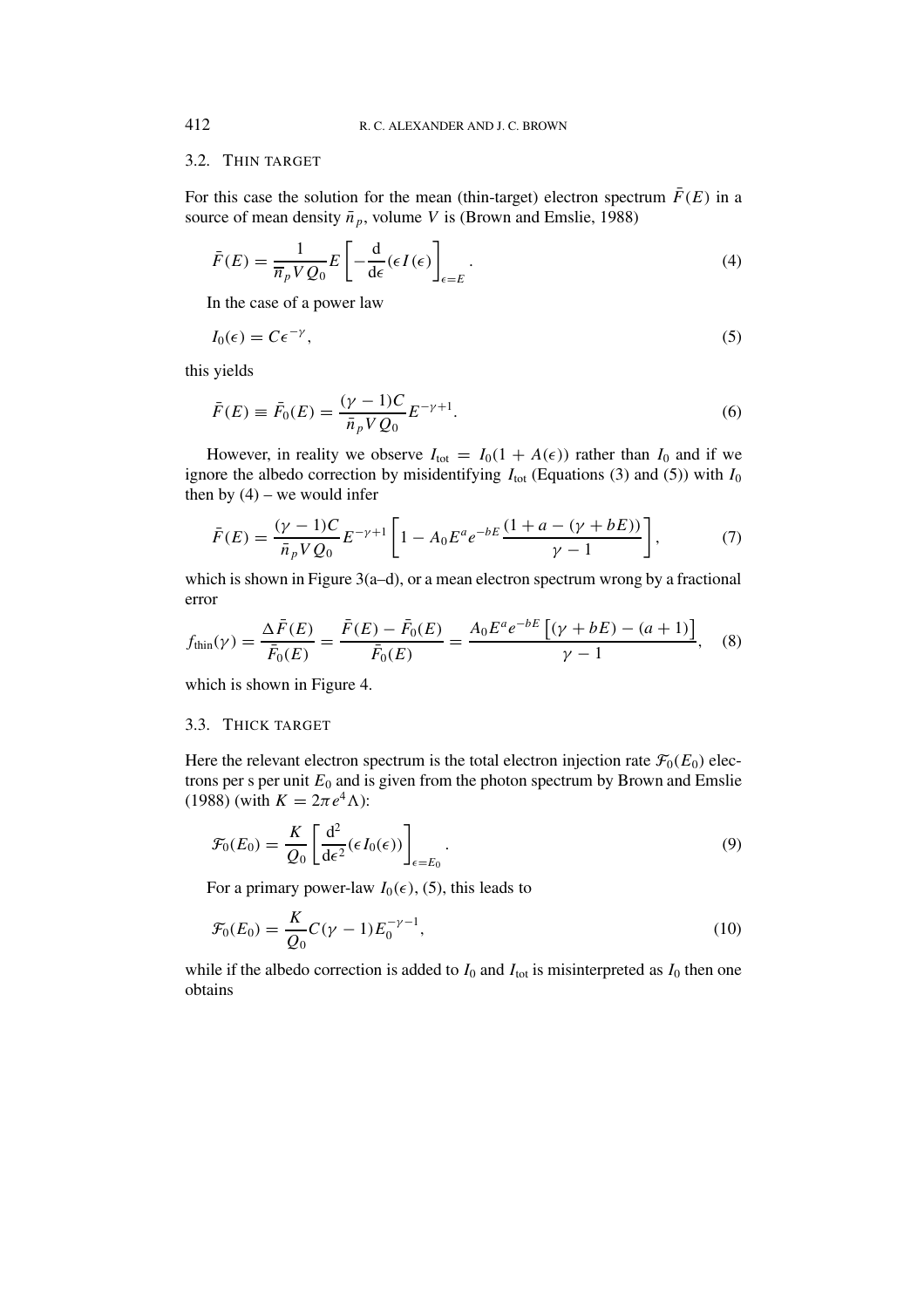$$
\mathcal{F}(E_0) = \frac{K}{Q_0} C E_0^{-\gamma} \times \left[ \frac{\gamma}{E_0} (\gamma - 1) + A_0 \epsilon^a e^{-b\epsilon} \left( (\gamma - 1) (\frac{\gamma}{E_0} - 2(\frac{a}{E_0} - b)) + \right) + E_0 \left( (\frac{a}{E_0} - b)^2 - \frac{a}{E_0^2} \right) \right],
$$
\n(11)

which is incorrect by a fractional amount

$$
f_{\text{thick}}(\gamma) = \frac{\mathcal{F}(E_0) - \mathcal{F}_0(E_0)}{\mathcal{F}_0(E_0)} = \frac{A_0 \epsilon^a e^{-b \epsilon} E_0}{\gamma (\gamma - 1)} \times \left[ (\gamma - 1) (\frac{\gamma}{E_0} - 2(\frac{a}{E_0} - b)) + E_0 \left( (\frac{a}{E_0} - b)^2 - \frac{a}{E_0^2} \right) \right],
$$

which is shown in Figure 6.

## 3.4. RESULTING CORRECTION FOR THE KRAMER'S CROSS SECTION

Figures 3(a–d) show the plots of the recovered thin-target Kramer electron spectrum (solid lines) along with their respective primary electron spectrum (broken lines) for the four values of  $\gamma$  studied. The error in the recovered spectrum can be observed as a 'bump' in the spectrum.

Figure 4 shows the fractional difference decreasing as  $\gamma$  increases. It also shows that the inferred electron flux at 'X' keV will be *greater* by 'Y' percent when the effect of an albedo has been included. This percentage also varies with energy. For example, at 100 keV, an error of approximately 35% is obtained for  $\gamma = 2$ .

Figures 5(a–d) show the log plots of the recovered thick-target Kramer electron spectrum  $\mathcal{F}(E_0)$  (solid lines) along with their respective primary electron spectrum  $\mathcal{F}_0(E_0)$  (broken lines) for the four values of  $\gamma$  studied.

Figure 6 shows the fractional difference decreasing as  $\gamma$  increases. As previously mentioned for the thin-target case, there is an energy dependent difference in the inferred electron flux where the effect of an albedo has been included. It is also apparent from Figure 6 that the error in the thick-target is significantly greater than in the thin-target case.

### **4. Discussion**

RHESSI spectra have not been reported as exhibiting evident spectral bulges like those shown in Figures 3(a–d) and  $5(a-d)$ . In order to redress this apparent discrepancy the following explanations might be offered:

(1) The primary spectrum  $I_0(\epsilon)$  had a dip where  $A(\epsilon)$  has a bulge, the two offsetting one another. This seems too much of a coincidence to be plausible.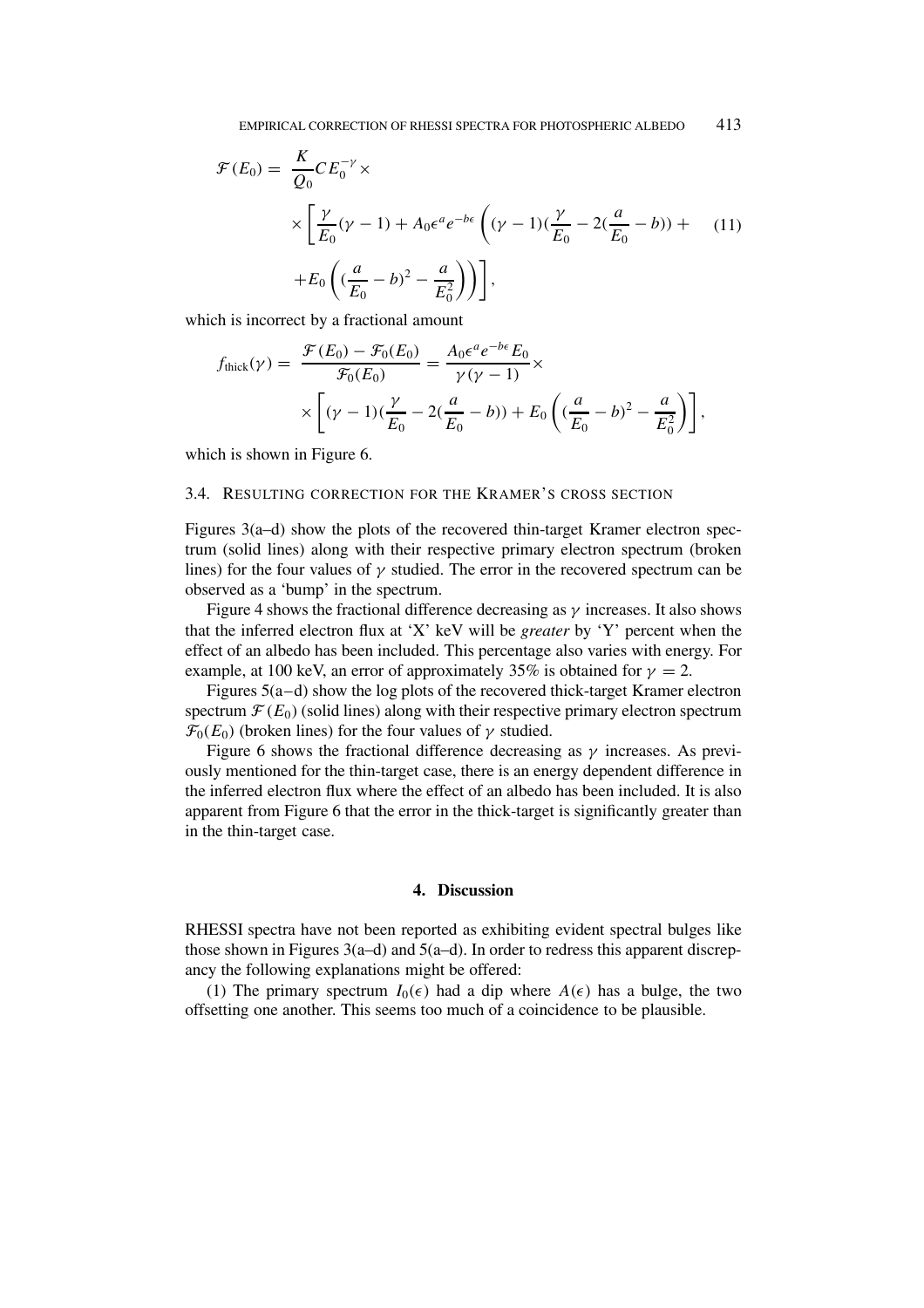

*Figure 3.* Plots of observed electron spectrum  $F(E)$  (*solid line*) and primary electron spectrum  $F_0(E)$ (*dashed line*).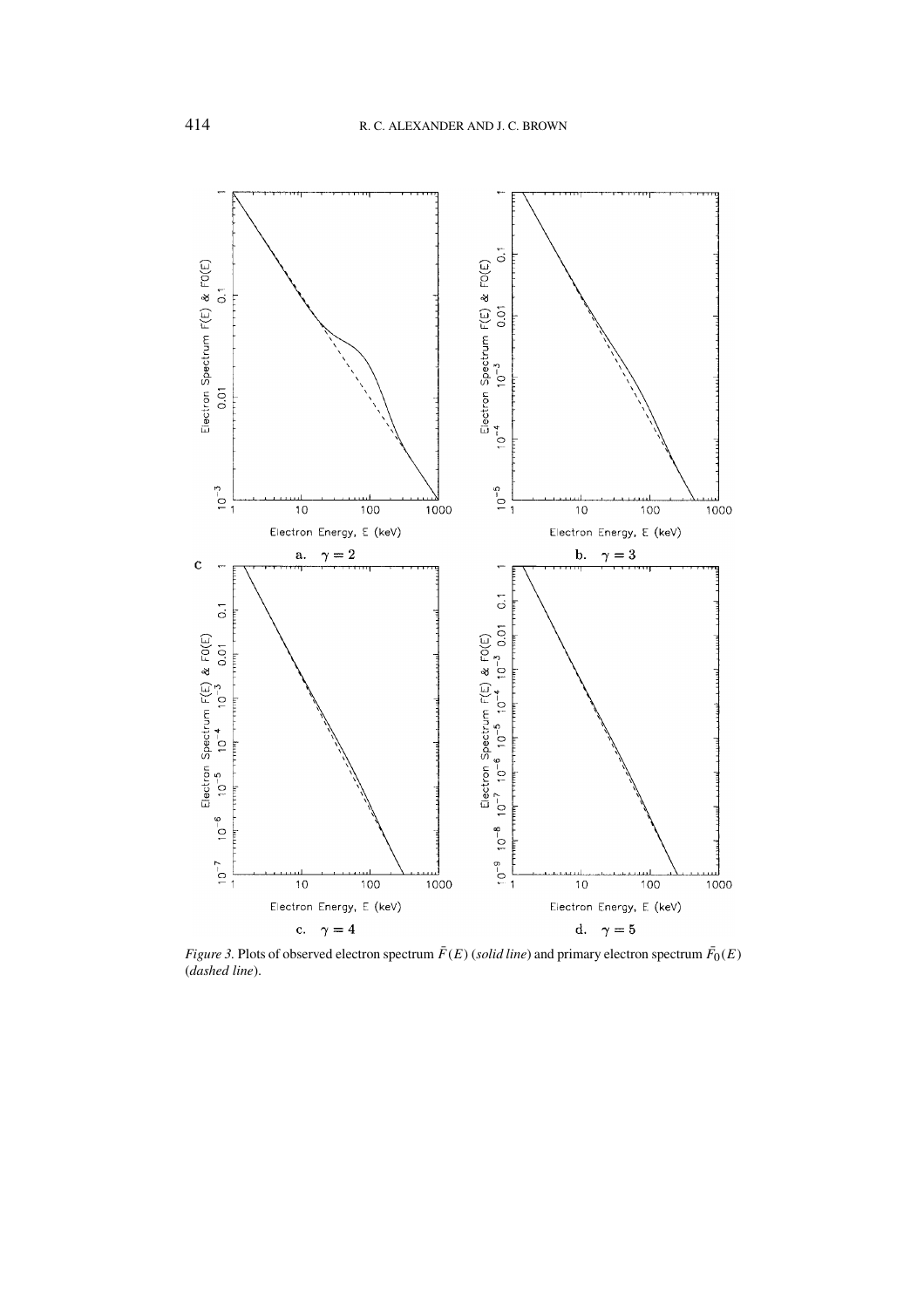

*Figure 4.* Fractional difference between the observed and primary thin target (Kramer's) electron spectrum showing the fraction difference decreasing with increasing *γ* .

(2) The bulges are present but have not been specifically noticed or reported as such. In fact, the lower energy end of the bulge is down around 10 keV which may be lost in the thermal emission component. The middle and upper end energy range of the bulge looks somewhat like a downward knee in the deka-keV range. Such features are regularly seen in data, cf., discussion in Kontar, Brown, and McArthur (2002). Albedo may be a partial explanation of these.

(3) There are other corrections – especially that for non-uniform target ionisation in the case of thick-target primary sources discussed by Kontar, Brown, and McArthur (2002) which have been ignored in this paper. Depending on the depth ('energy') of the transition region, this correction might tend to either augment or hide the effect of albedo on the spectrum.

(4) The assumption of an isotropic, point source (Bai and Ramaty, 1978) which provided our source data for  $A(\epsilon)$  may require modification.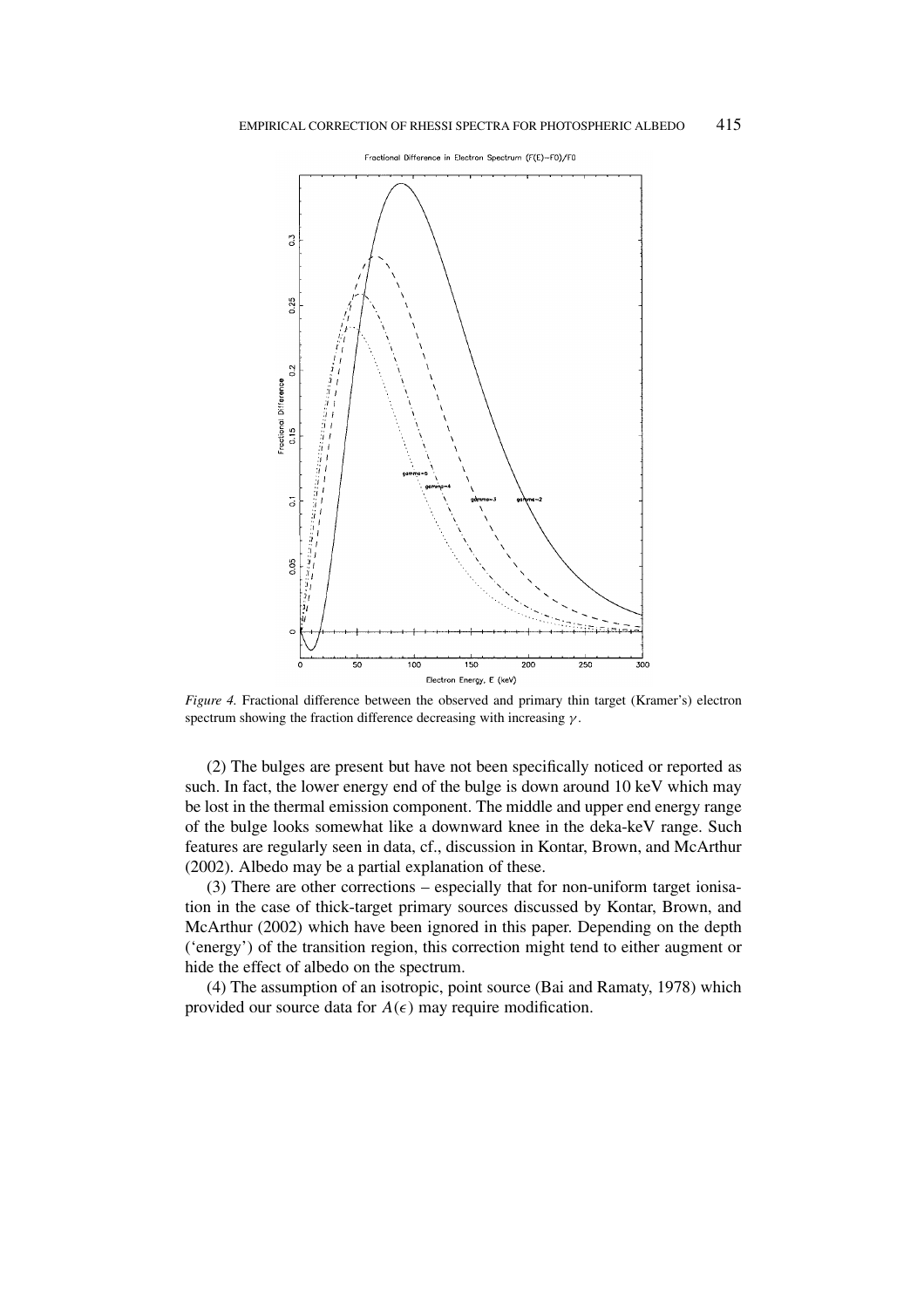

*Figure 5.* Plots of cold thick-target electron spectrum  $\mathcal{F}(E_0)$  (*solid line*) and primary electron spectrum  $\mathcal{F}_0(E_0)$  (*dashed line*).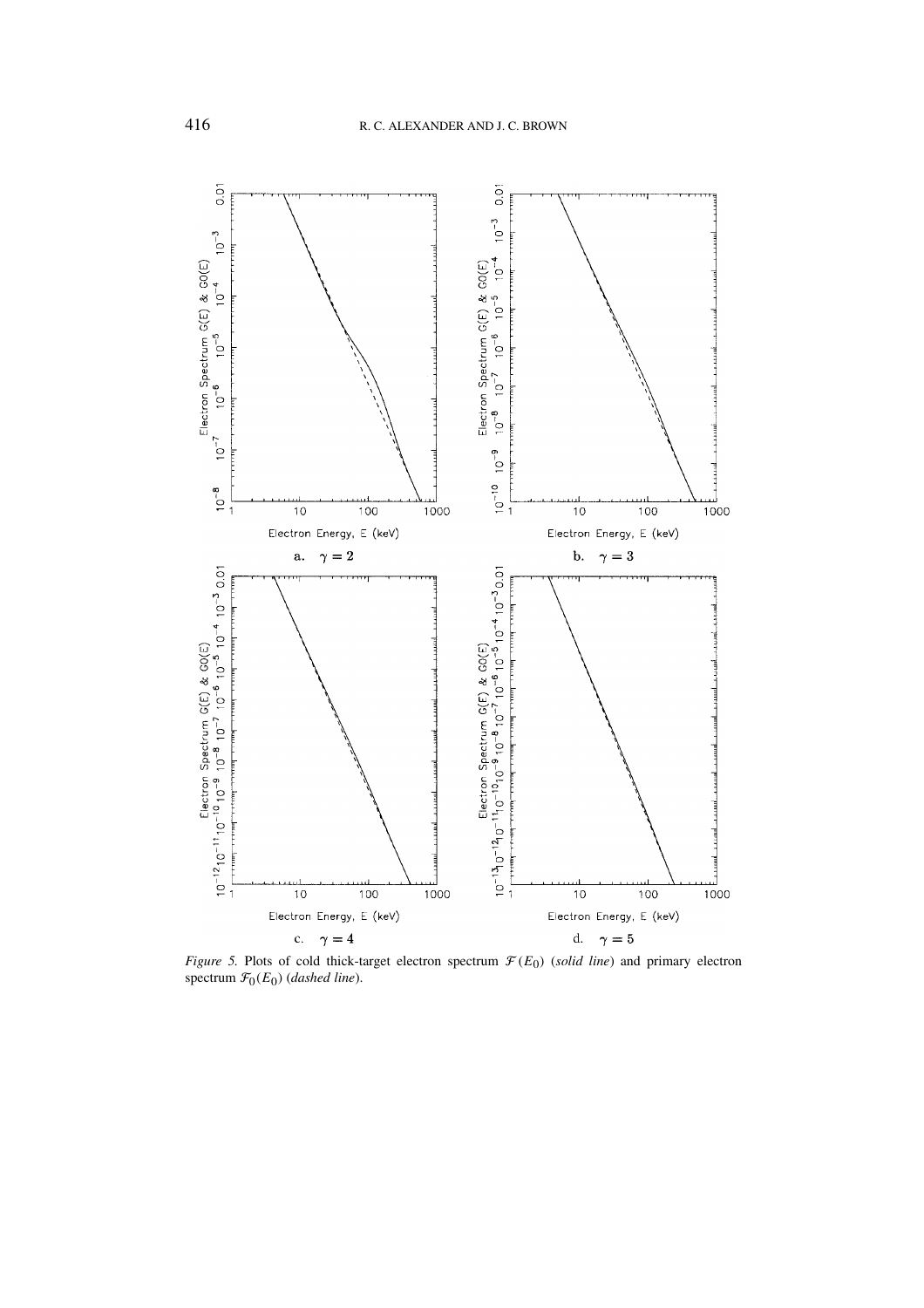

*Figure 6.* Fractional difference between the observed and primary thick-target electron spectrum.

## **5. Conclusion**

We have explored the effect of photospheric albedo on observations of global flare hard X-ray spectra and derived an expression to allow approximate correction for this in the case of primary power-law photon spectra. We have also examined, for the Kramer's cross-section, the consequences of ignoring the albedo correction in using observed spectra to infer flare source electron spectra for thin and thick target interpretations and shown that the effects are very significant in terms of inferred spectral shape, especially for hard spectra. We have not extended the analysis to other cross sections but we note that the effects of albedo on deriving electron spectra will be even larger for more realistic smoother cross-section approximations, such as the Bethe–Heitler, than for Kramer's because they filter the electron spectral features even more. This is confirmed by our preliminary results for the Bethe–Heitler case, to be presented in a future paper. We also note that the effects